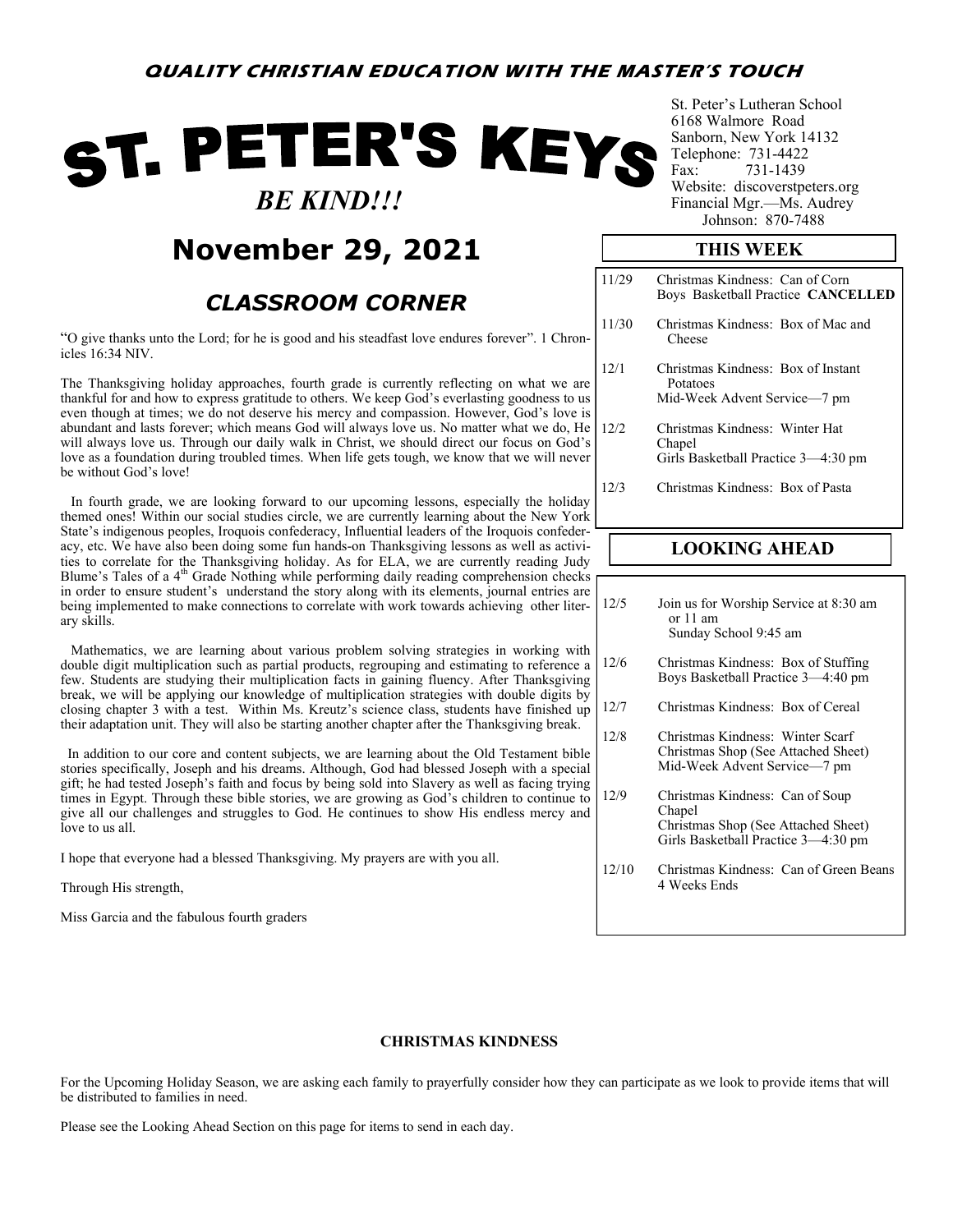#### **CHRISTMAS GIFT SHOP**

The Christmas Gift Shop will be open for Grades K—8 on December 8th and 9th. Students may shop for family members during their designated shopping time. Classroom teachers will be assisting their students purchases and will let students know what day and time they will be shopping. A flier is attached with more details.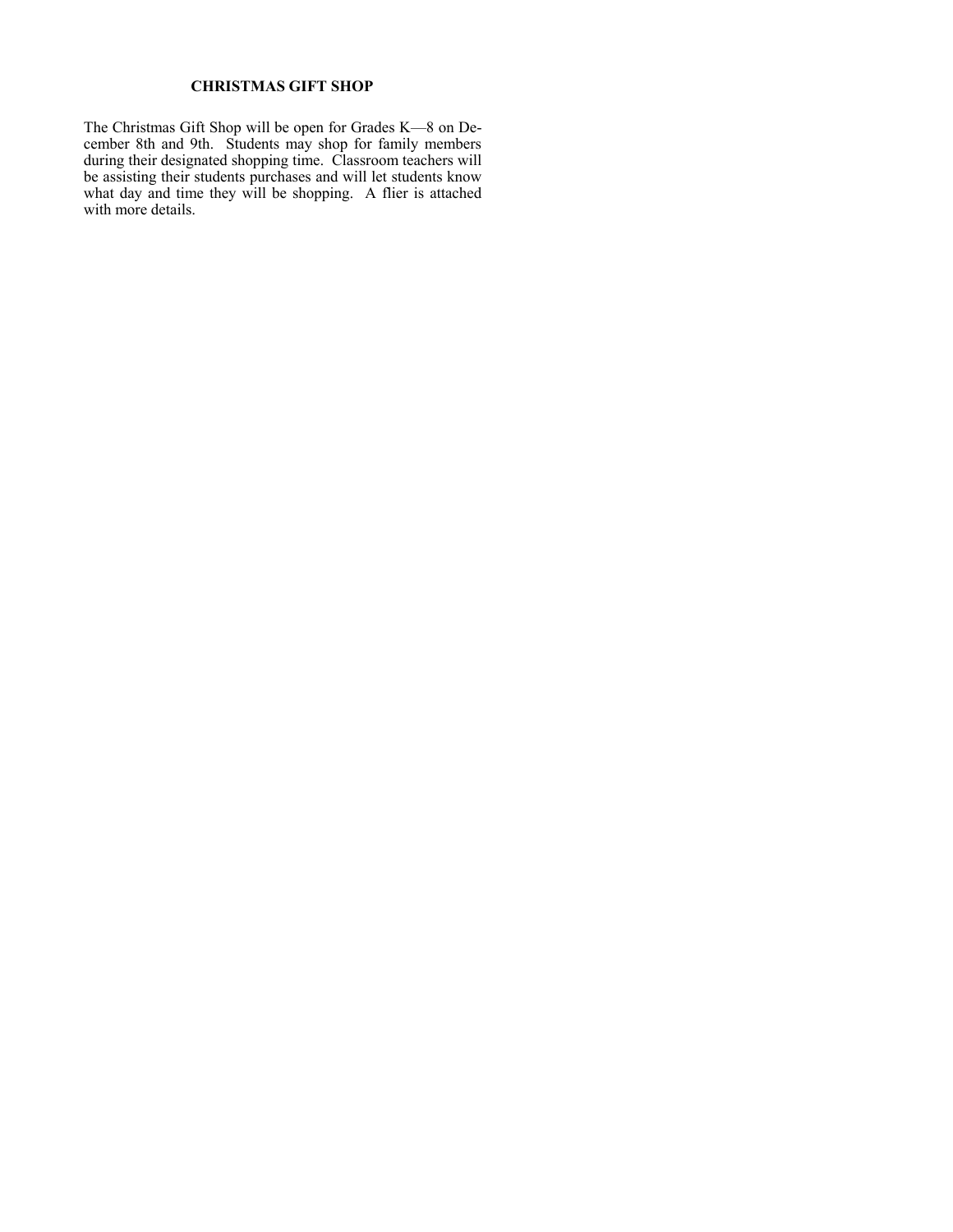| THIS FRIDAY, (12/3)<br><b>FOR LUNCH-PIZZA</b><br>(Orders due Tuesday, 12/30) |
|------------------------------------------------------------------------------|
| Name ______________________Gr.                                               |
| Slice w/cheese $@$ \$1.75                                                    |
| Slice w/pepperoni $@$2.00$                                                   |
| <b>Total Enclosed</b>                                                        |
| Please provide exact change.                                                 |
| <b>Proceeds to benefit Student</b><br>Development                            |
|                                                                              |
|                                                                              |
| Looking Ahead<br>No Afterschool Program<br>12/15 and 12/22                   |
|                                                                              |